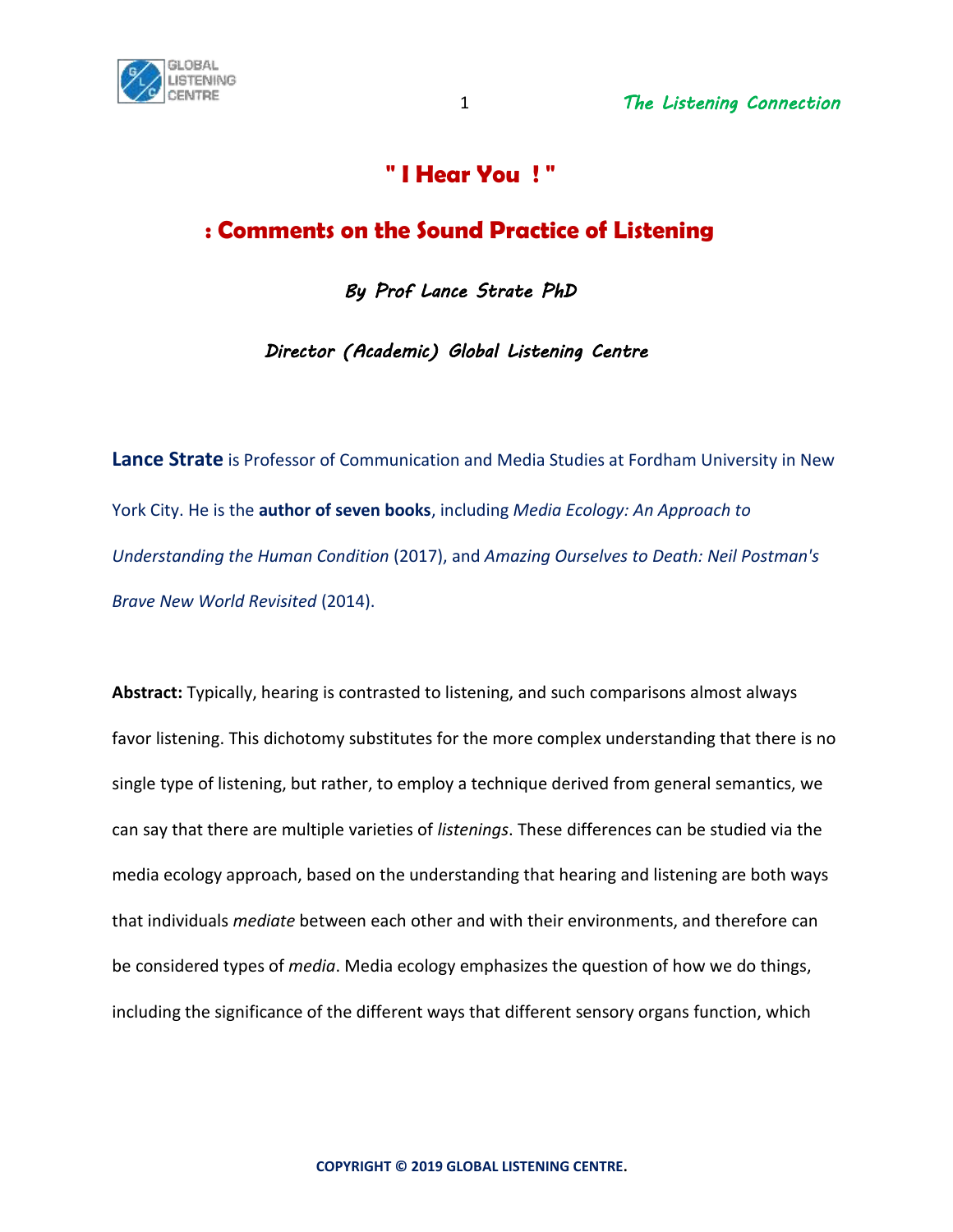

includes the particular characteristics of the sense of hearing. Even when listening is used at a metaphor, the basis of that metaphor is the sensory organ of the human ear, and hearing has also served as a metaphor for listening. Understanding the specific characteristics of the sense of hearing, which are holistic, nonlinear, unbounded, ecological, harmonizing, subjective, relational, communal, and spiritual, helps to clarify the significance of listening as a practice and an area of study.

Hearing and listening are typically listed as synonyms, but it is also quite the commonplace to insist that they are not equivalent phenomena, that hearing does not guarantee listening, that listening requires something more than the simple reception of a message, that it implies paying close attention to what the other person is saying. This idea finds expression, appropriately enough, in the Simon and Garfunkel song, "The Sound of Silence," as Paul Simon's lyrics include the line, "people hearing without listening," following a line about people who are "talking without speaking," and followed by one where they are "writing songs that voices never share". The suggestion that silence is not simply one-sided, but is rather the product of a relationship, one that involves individuals unwilling to listen as well as those unwilling to speak, is powerful and insightful. The mournful expression of lost opportunities to make a connection, and to engage in dialogue, is also present, but the specific formula of *hearing without listening* represents a restatement of the old saying, "in one ear and out the other."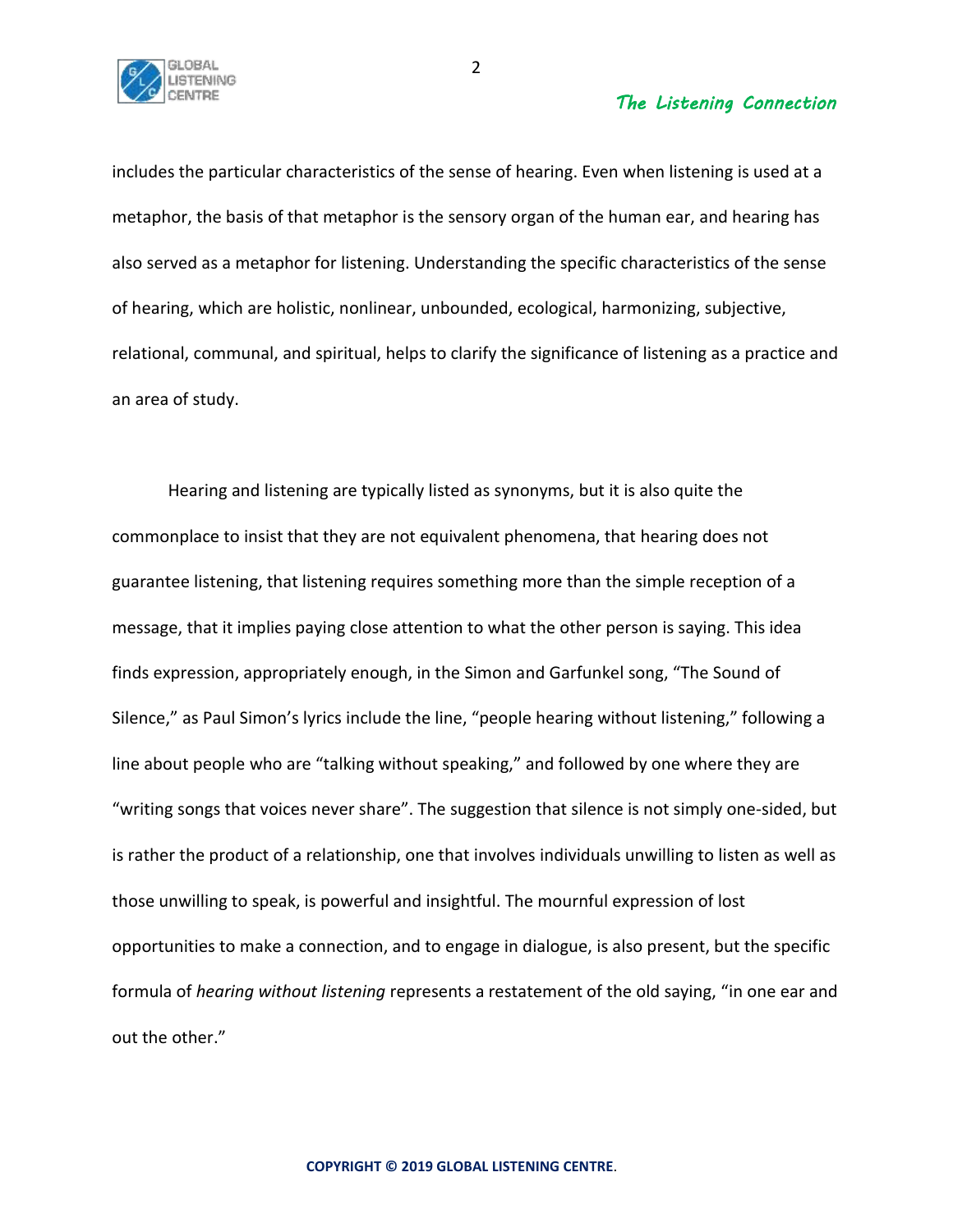

## **Many Varieties of Listenings**

The contrast between hearing and listening has become something of a cliché for good reason, because it expresses the idea that listening itself is not a monolithic phenomenon, but that there are different kinds of listening, differing in the manner in which messages are attended to, processed, related to, and understood, as well as the contexts in which listening takes place. Within this polar opposition, the term *hearing* represents a less desirable form of listening, one that might be characterized as *bad* in some respects if moral judgment comes into play, or otherwise as *poor*, *weak*, *half-hearted*, *inattentive*, *careless*, and the like. The *hearing vs. listening* dichotomy substitutes, however, for the more complicated notion that there are not just two, but many different types of listening, some better or more effective than others. Consequently, the binary opposition stands as a vast over-simplification, one that ultimately misleads people about the relationship between hearing and listening, as I hope to make clear in this essay.I do not mean to deny that the contrast between hearing and listening can be used as a heuristic device to introduce the idea that listening is a more complex phenomenon that it might first appear to be. But we need to be wary of reifying the *hearing vs. listening* formula, and to that end it would be useful to follow Wendell Johnson's (1946) suggestion derived from general semantics, and exchange the singular term, *listening*, for a plural form, *listenings*, to make us mindful that there are a number of different varieties of this activity.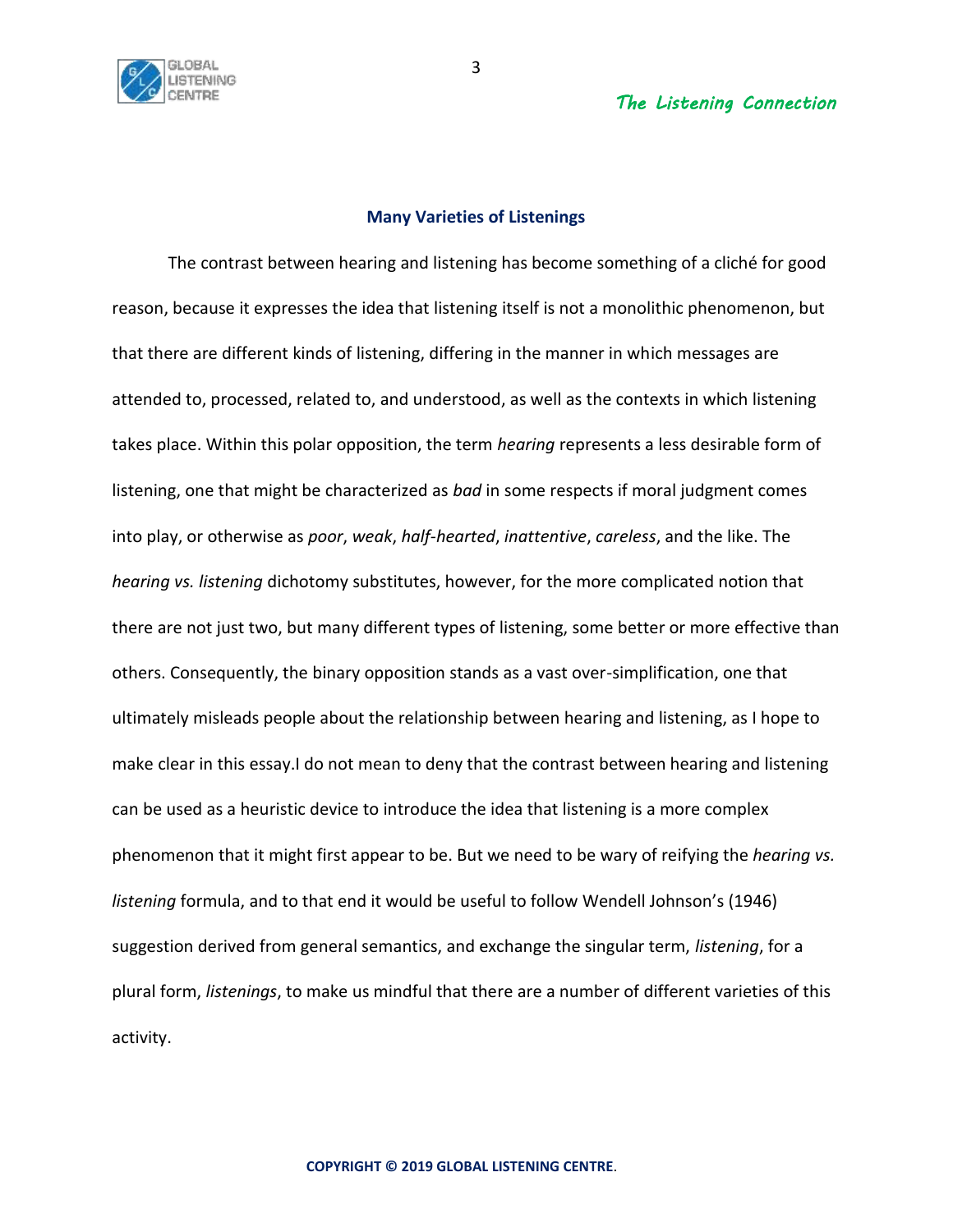

Not only are there different ways of listening, but there are differences in whom or what we listen to: to one other person, to several people in a group setting, to a speaker giving a public address or a lecture, to a poet performing, an actor in a play, a singer singing a song, etc. There are differences between listening to other people speaking in our own language, listening to foreign languages being spoken, listening to the nonverbal paralanguage of infants and

adults (e.g., crying, yelling, coughing, moaning, etc.), listening to animal vocalizations, listening to song and music, listening to the sounds of nature (e.g., wind, water, etc.), listening to machines, listening to the sounds of the body (e.g., via stethoscope to heart and lungs), listening to ourselves speak or to our inner voices, listening to imaginary voices, listening to some form of the divine or supernatural, etc. There are differences between listening in a home, an office, a classroom, a courtroom, a bar, a church, etc. There are differences between listening in an informal setting, listening to a formal presentation or performance, and listening to recordings, transmissions and broadcasts, computer-synthesized speech and sounds, etc.

### **A Media Ecology Approach to Hearing and Listening**

These all are "differences that make a difference," to use Gregory Bateson's (1972) happy phrase. And they are differences that can be studied via the media ecology approach (Strate, 2006, 2011, 2014, 2017). Defined as the study of media as environments, media ecology is concerned with the way that we do things, and the differences among the means, methods, and modes that we employ, the situations, contexts, and relationships that we act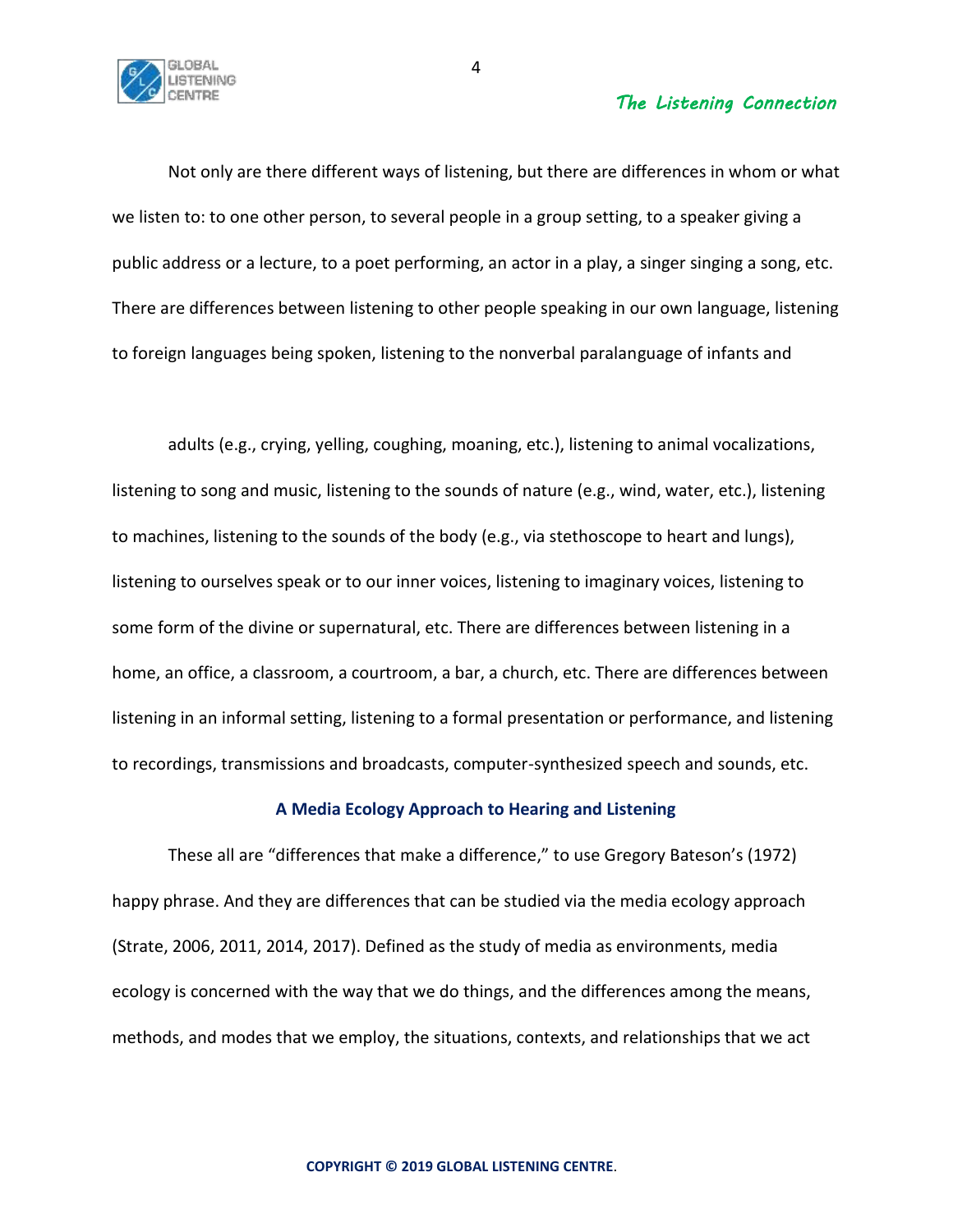

within, the forms, substances, codes, technologies, and techniques that we utilize, etc. All of these are aspects of the concept of *medium* and the process of *mediating* as the terms are used within the field of media ecology. Hearing and listening both are types of *mediation*, and therefore can be categorized as types of *media*; both refer to ways that individuals mediate between each other and with their environments. Indeed, the body itself can be understood as a type of medium, as can the individual sensory organs and the nervous system (Strate, 2017).

I should acknowledge that scholars in my own field of communication and its related disciplines often do not seem to be aware of the distinctions between different sensory modes, or do not concern themselves with those differences. Their tendency is to group them together under the heading of *reception* and *decoding*, relegating the senses to a set of more or less interchangeable *channels* of communication. References to *perception* and *perceiving* are often used without acknowledging the different ways in which information can be *perceived*, only noting that perception may be *selective*. Those utilizing phenomenological approaches study the process of experiencing the world without considering *how* we experience the world. By way of contrast, in the field of media ecology, the question of how we do things is paramount, and the fact that different sensory organs function in entirely different ways becomes quite significant, especially in the work of scholars such as Marshall McLuhan (1962, 1964; McLuhan & McLuhan, 1988, 2011, Edmund Carpenter (1973; Carpenter & Heyman, 1970; Carpenter & McLuhan, 1956, 1960), and Walter Ong (1967, 1977, 1982, 2002).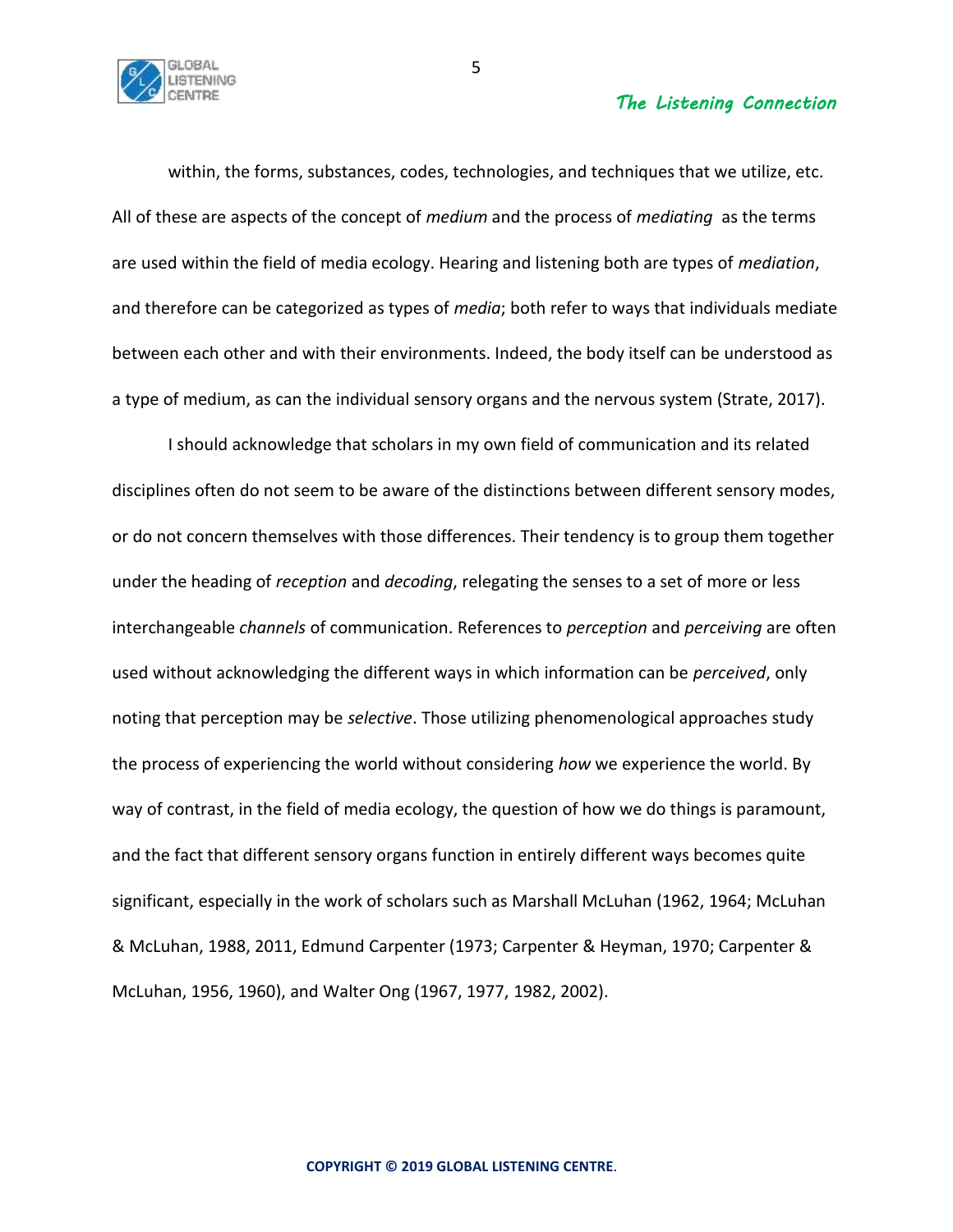

## **Metaphoric Usage**

An emphasis on the significance of sense perception and sensory organs opens up a different way of thinking about the relationship between hearing and listening. Rather than considering hearing to be an inferior kind of listening, we can understand that hearing is the basis and foundation of listening, and that all or most of the key characteristics that we associate with listening are made possible by the sense of hearing. Even when *listening* is used metaphorically, it is essential to understand the basis of that metaphor, which is the sensory organ of the human ear. Linguistics researchers George Lakoff and Mark Johnson (1980, 1999)

explain that metaphors are rooted in the human body and in bodily, biological experience, which provides concrete bases against which to compare and experience abstract concepts (see also Gozzi, 1999). Not surprisingly, then, while *hearing* and *listening* are considered synonyms, it is also true that *hearing* can serve as a metaphor for *listening*.

*Listening*, which implies some form of mental activity, is more abstract than *hearing*, which is a scientifically observable and quantifiable neurological phenomenon. A wellknown example of the metaphor at work can be heard in the famous Shakespeare quote from *Julius Caesar*: "Friends, Romans, countrymen, lend me your ears." The loan requested by Marc Antony is not of the literal sort associated with Vincent Van Gogh. Rather, a contemporary expression that could substitute for *lend me your ears* would be, *listen up!* Another contemporary utterance, *I hear you*, has become an idiomatic expression in the English language; as such, it does not simply refer to someone speaking with sufficient volume or clarity, but rather goes beyond the openness typically implied by listening, to indicate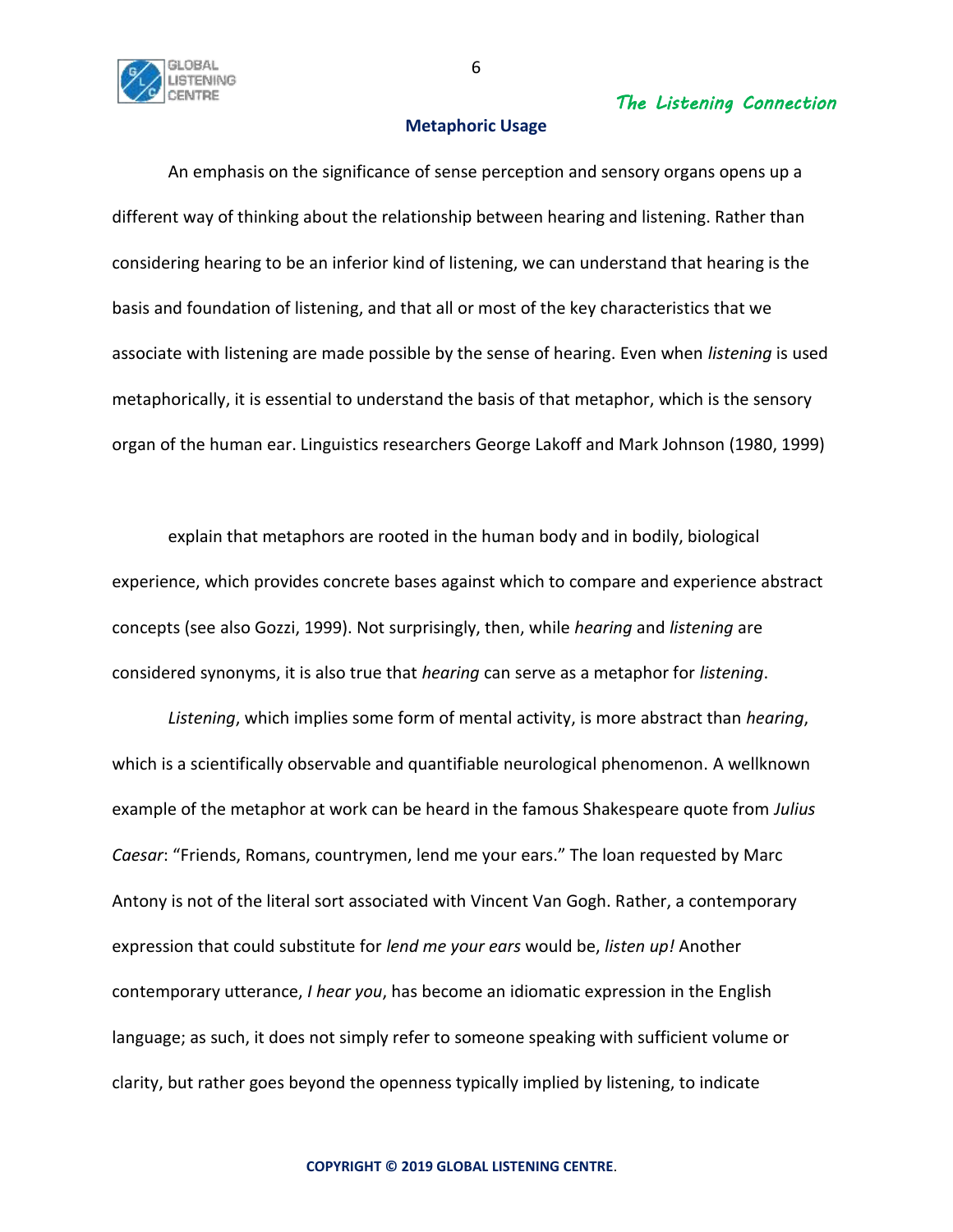

comprehension and understanding. *I hear you* is a statement not only about my ability to decode your message, but rather indicates an intimate recognition of you as a person, a form of confirmation, albeit not necessarily one accompanied by agreement or approval. This may well be related to the more traditional secondary meaning of *hearing*, which refers to the ability or opportunity to be heard, to express your opinion, tell your story, or state your case, as in *receiving a fair hearing*. In this instance, the sense of hearing again serves as a metaphor for listening, one that is deeply embedded in the language we speak, and therefore used for the most part unconsciously.

# **Orality and Hearing**

In noting the metaphorical relationship between hearing and listening, I want to stress that there is not a simple hierarchy between hearing as a lower form of physical activity and listening as a higher cognitive function. Rather, my point is that the two are intimately intertwined, and that, as previously noted, in order to understand listening, we also need to understand hearing as a form of sense perception. This essential idea concerning listening has long been made clear in regard to language, that all languages are oral in their origin and essence, that all languages are *tongues*, existing first and foremost as forms of speech. It follows that hearing, and therefore listening, are intimately connected to our capacity for linguistic communication, the characteristic that most clearly distinguishes our species from other forms of life. Language is the basis of our higher mental functions as individuals, and our ability to engage in time-binding, to accumulate and pass on knowledge over generations, as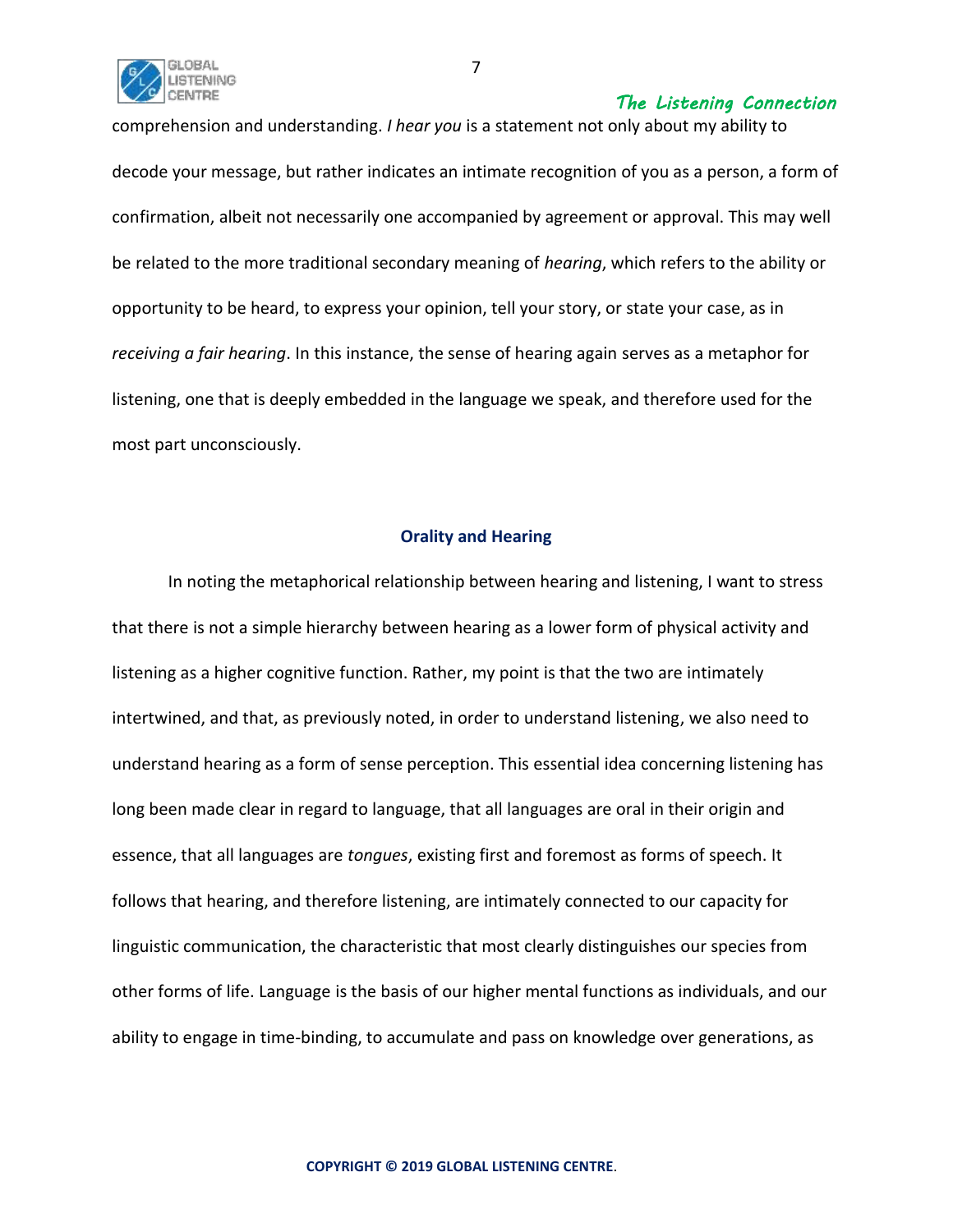

societies and cultures. The process of language acquisition begins in infancy, and appears to be hardwired into the human brain, while vocalization begins with the first breath drawn after birth, typically when the newborn begins to cry. But hearing takes place prenatally, as the fluid medium of the womb is an excellent conveyer of sound, especially the sound of the mother's voice and heartbeat. Hearing comes before speaking, and also before seeing, because the womb is an environment without light.

The contrast between the eye and the ear has been of particular interest to media ecology scholars, in large part because both are associated with language. In contrast to the organic connection between speech and hearing, however, the association between vision and language is an artificial one, derived from the invention of writing systems, technologies that translate the spoken word into visual markings. Learning how to read is in essence an eye exercise, training the organs to focus on a fixed point of view and follow along a linear path. Consequently, literates place greater stress on vision than non literates, and literate cultures come to value vision above all of the other senses. McLuhan (1962, 1964) characterized this extension of the eye as disrupting the delicate balance between the senses, resulting in the dominance of the eye associated with western alphabetic and typographic cultures, otherwise known as *visualism*. While the written word and literacy made vision increasingly more central to human psyches and societies, the eye has always been an especially important sensory organ for our species. As we have evolved from walking on all fours to walking erect, the process resulted in our head and eyes being elevated, making our visual sense more effective; this also resulted in the atrophy of our sense of smell, as it brought out nose away from close proximity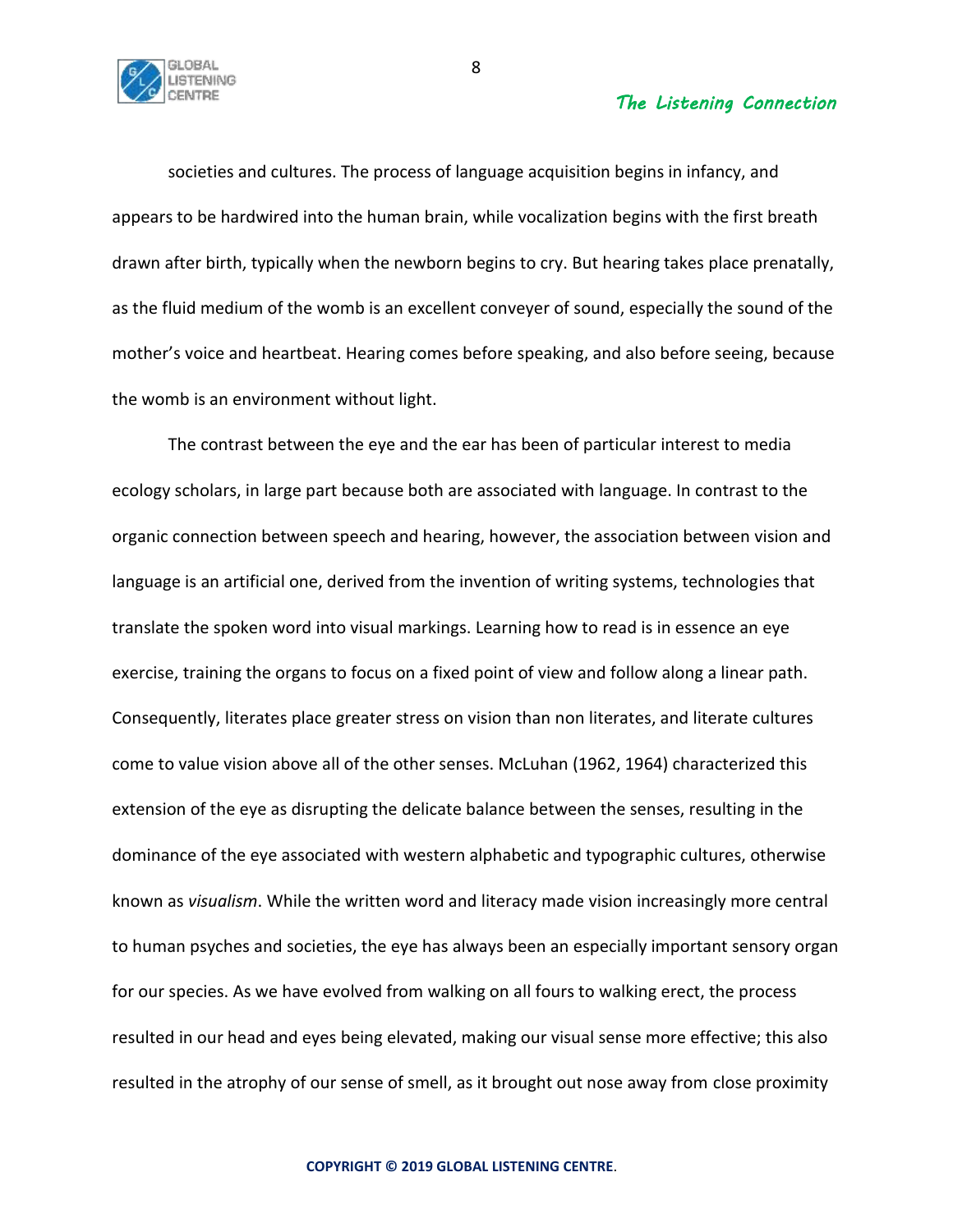

to the ground, a much better medium for scent than the air. Evolutionary change also saw our eyes coming closer together, enabling binocular vision. For these and other reasons, vision paired with hearing as our primary distance receptors. This much they have in common. But consider the differences, which extend beyond these developments, to the structure of the sensory organs.

#### **Eye vs. Ear**

One obvious distinction is that we can close our eyes, but not our ears. Our sense of hearing is always on, a constant monitoring of our environments. Seeing is also directional, as we must choose where to look, where to direct our field of vision, which is always a small subset of what we can potentially shift our gaze toward. The choice of what to look at is also a choice of what not to look at, as we can avert our eyes. True, we can cover our ears, but that typically does not completely block out sound. And more importantly, hearing is omnidirectional. No decision is required; our ears pick up sound from all directions. This helps to explain the evolutionary advantage of speech, and why no human society ever encountered has used sign language instead. A hand signal requires visual contact, while a warning cry can be heard from any position.

Vision does have the advantage of precision, specifically our ability to direct our attention and focus, which initially served us well as hunter-gatherers, and was later adapted for the process of reading. Related to this is the ability to close one eye and keep the other open, which appears to be a learned ability associated with literacy (Carpenter, 1973). There is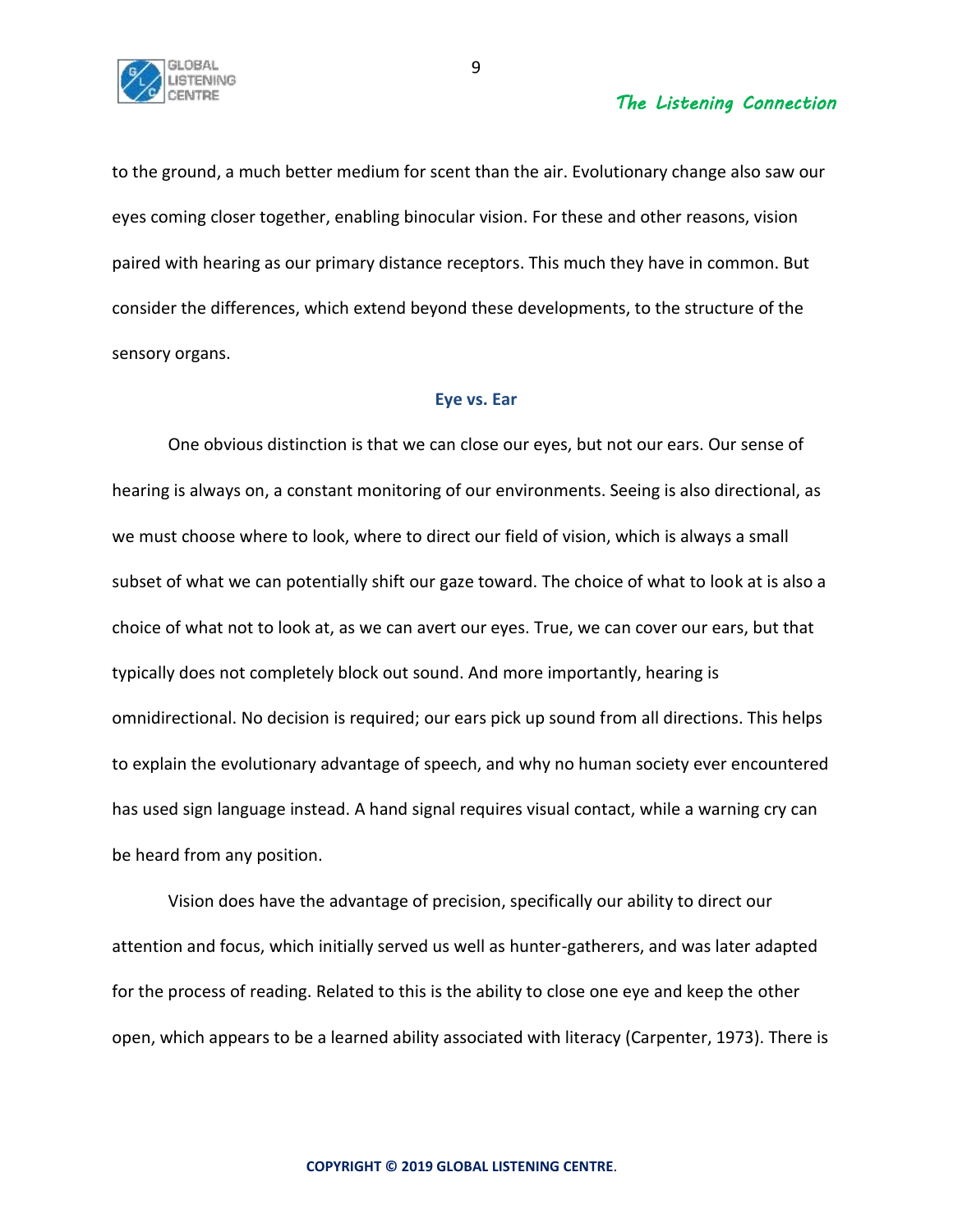

no exact equivalent for directional focus when it comes to the sense of hearing; we can try to concentrate on what is being said, or pick out a particular voice among many, but this is more a mental operation than a particular way of using our ears, apart from turning your head in the act of *cocking your ear*. What this means is that hearing is more of a holistic operation, while seeing is more atomistic; put another way, sight is more favorable to an analytical frame of mind, while sound is more conducive to synthesis. As Ong(1982) put it, "sight isolates, sound incorporates" (p. 71).

#### **Acoustic Space**

Edward T. Hall (1966) established that there are different senses of space generated by different sensory organs, and McLuhan, Carpenter, and others have noted the differences between acoustic and visual space. Acoustic space is the experience of space generated by the sense of hearing. Because hearing is omni directional, acoustic space is all around us—in this respect, all sound is surround sound. This sense of space is one that is curved rather than straight, Einsteinian rather than Euclidean; it is circular or oval, spiral, spherical, or dome-like. Just as sound ripples out in all directions, it is potentially without end. Our position in acoustic space is at the center of it all, surrounded by what we hear. This centering is not so much egocentric as it is ecological, as it places us inside the world, a part of our environment, integrated into our surroundings, requiring us to live in harmony (an acoustic metaphor) with the world. When we are situated at the center of it all, we are in a *subjective* position, which is also *subjectifying*, by which I mean that we treat everything that surrounds us as subjects, alive and conscious. This may be denigrated as anthropomorphism, but it is also consistent with an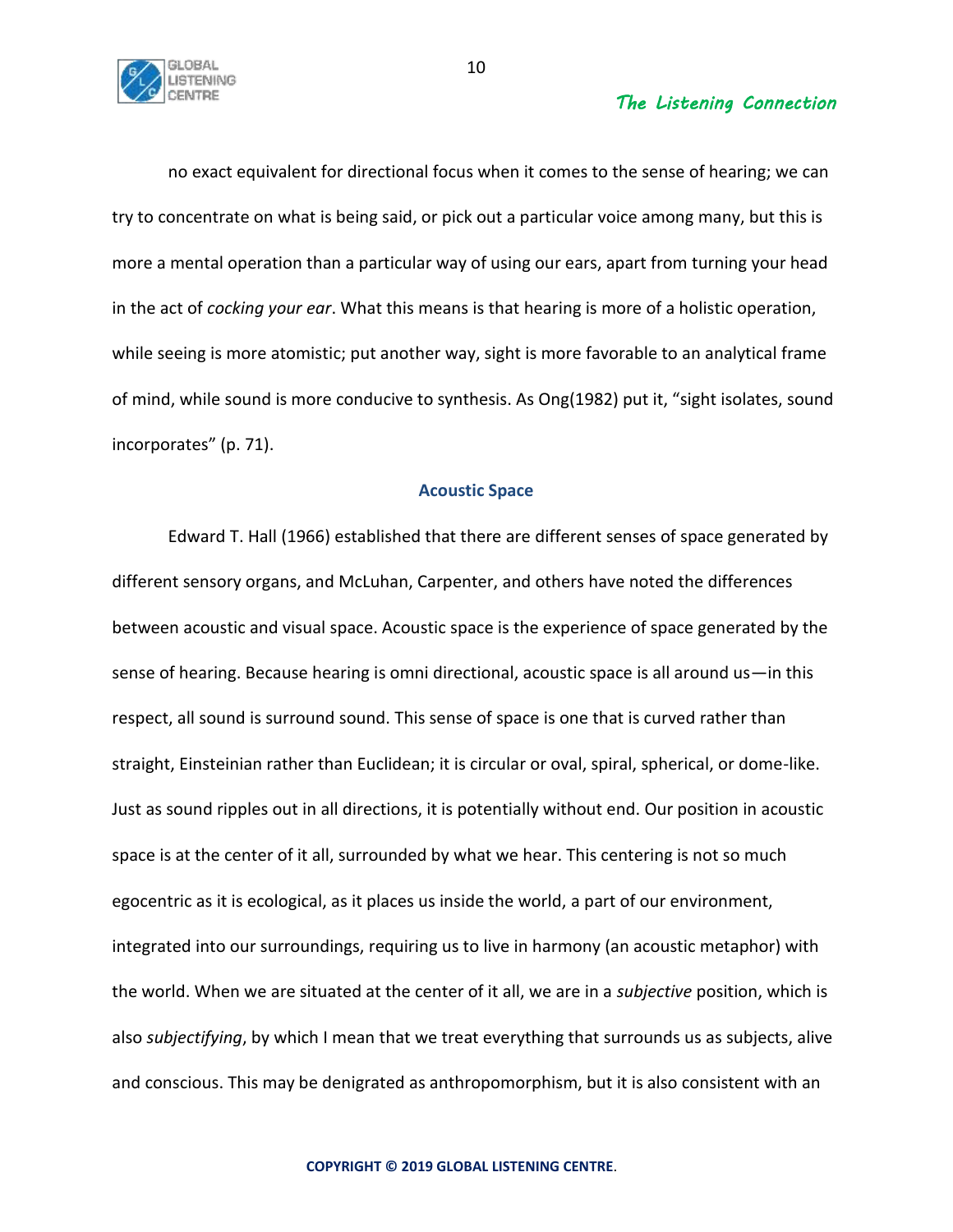

ecological understanding, not to mention the Gaia hypothesis. To use Martin Buber's (1970) terminology, in acoustic space we enter into I-You relationships with the world. The experience of space generated by the sense of vision, on the other hand, is unidirectional, dividing the world into bits and pieces, fragmenting the environment. Whereas acoustic space has no necessary limits, visual space is intrinsically one of boundaries—you might even say it is one that is drawn and quartered. Especially as intensified by the invention of writing, visual space favors the linear, and the quadrilinear. Denise Schmandt-Besserat(1996) has shown how the introduction of writing in ancient Mespotamia and Egypt altered pictorial art and decoration, as images began to be lined up in rows, following the example of written characters. A similar change can be seen in architecture, as the typical structure of oral cultures is rounded or nonlinear, e.g., the hut, the teepee, the igloo, while following the introduction of writing and the advent of literacy, straight lines and right angles increasingly come to dominate on all levels, from furniture and rooms to buildings and streets (Carpenter, 1973; Hall, 1966). Significantly, in visual space, the portion of the world we are attending to is laid out in front of us, and especially as our gaze employs a fixed point of view, we find ourselves distanced and detached from the world, on the outside looking in, alienated from our environment, in the position of being spectators, voyeurs, peeping toms. In this sense, we are outside of the world, not a part of it. This situates us in an *objective* position, giving us the illusion of being completely separate from our environment, uninvolved, and not participants. To be objective is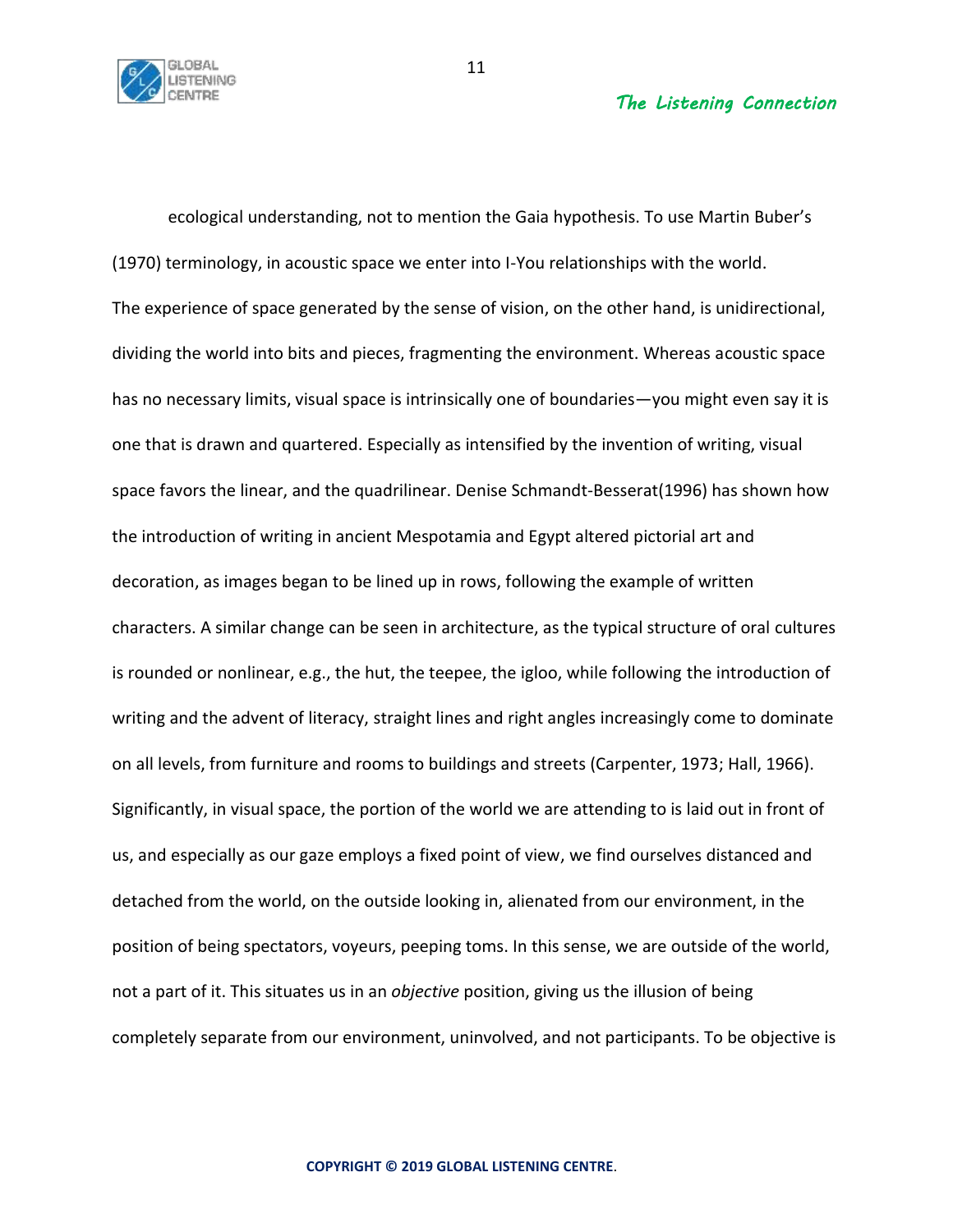

to objectify the world and all that it contains, to treat everything in our environment as objects, things, in Buber's (1970) terms, to enter into an I-It relationship with the world. It follows that the shift from orality to literacy is accompanied by a shift in emphasis from acoustic to visual space, and this results in a changing view of the world. Whereas in oral cultures, people believed themselves to be part of the world, and endeavored to live in harmony with it, in literate cultures, people came to see themselves as separate and apart from nature, which they came to view as an object to try to own, manipulate, and control. This is particularly characteristic of western culture, defined as it has been by alphabetic literacy. Our many visual and linear metaphors for thought and knowledge originate in ancient Greece, e.g., point of *view*, *perspective*, *regarding*, *clearly*, *line* of inquiry, *train* of thought, *see* what I mean, my *point*, self-*image*, *where Istand*, the way I *see* it, *idea* (same root as *video*), in the first/second/third *place*, *topic* (the root meaning is *place*), to list just a few examples (Lee, 1959; Ong, 1982). Visual is me specially comes to the fore with the printing revolution in early modern Europe, which was a necessary prerequisite for modern science, and modernity in general. It becomes commonplace to say *seeing is believing*, whereas in the past it was hearing that was believing (Ong, 1982). The legendary Greek singer of tales Homer was said to be blind because that signified his ability to hear the true story of the Trojan War, as relayed to him by the Muses. The Roman goddess of justice, Justitia, was portrayed as blind or blindfolded, a common sight on courthouse statuary, not because being sightless signifies objectivity, but because it symbolized *hearing* the truth, which to this day is given greatest value in the form of testimony,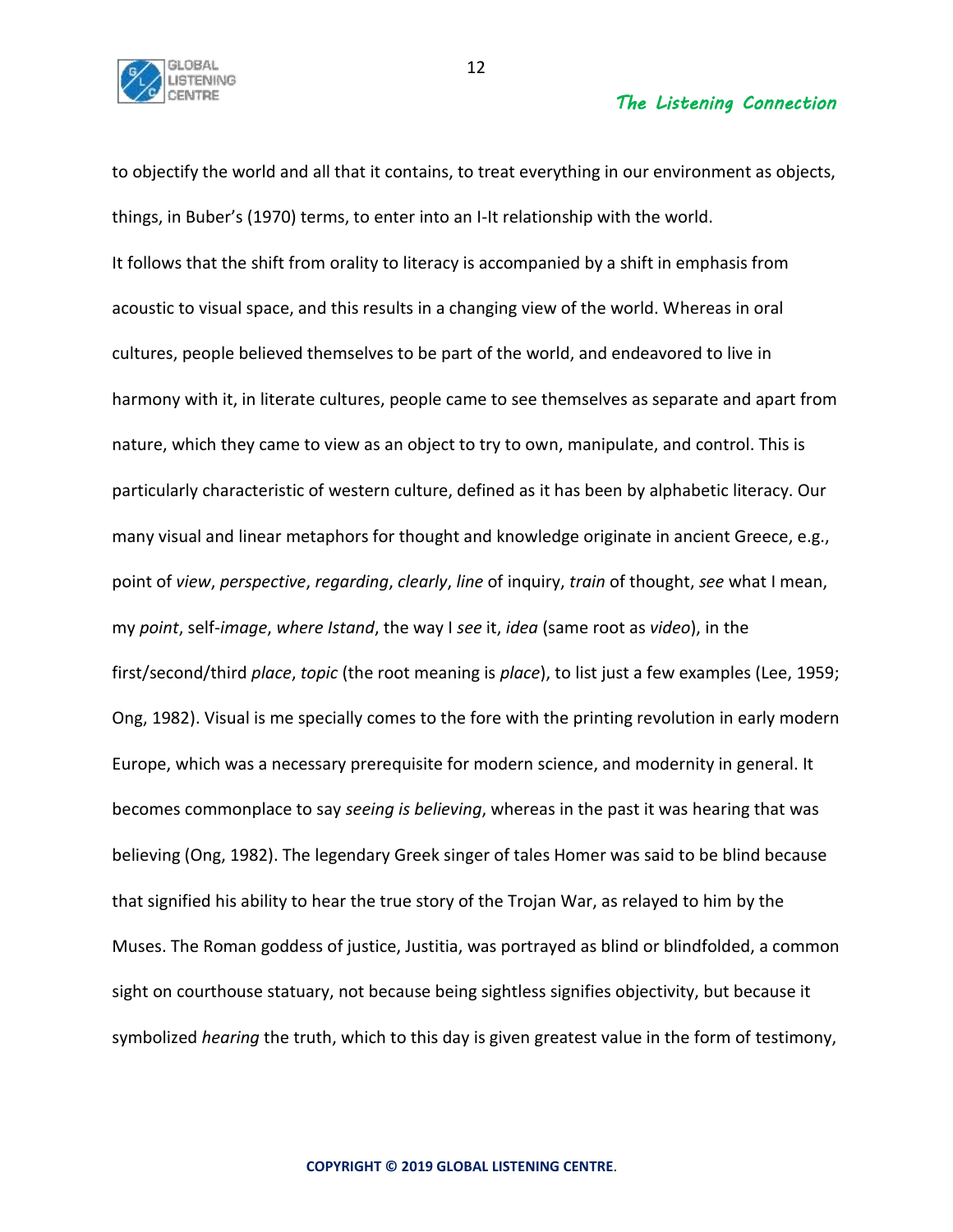

not written statements. Our concepts of truth and justice have changed along with the shift from the acoustic to the visual, just as the saying, *I believe it when I see it in black and white*, a reference to print media, is no longer current, and today a sense of legitimacy is secured through the electronic media, especially television.

In the 20th century, however, according to McLuhan, Carpenter, Ong, and others, the electronic media restore to some extent the experience of acoustic space, accounting for the rise of ecological consciousness and the environmental movement in the mid-20th century. The phenomenon that Ong(1982) refers to as *secondary orality* originates in the latter half of the 19th century with the almost simultaneous invention of the telephone and sound recording, while wireless transmission of voice and music was introduced in the first decade of the twentieth century, with commercial broadcasting beginning in 1920. This brought with it not only the new notion of *mass communication*, but also the concept of the *mass audience*, the root meaning of *audience* being *audio*. This term, *audience*, would also be applied to other forms of mass communication, to moviegoers and television viewers, and even the readership of mass circulation newspapers and magazines. The long tradition in rhetoric and related studies of communication emphasized the study of messages and sources, which is to say texts and their authors or composers; the new research tradition of mass communication gradually motivated new studies of the reception of messages, otherwise known as audience analysis.

## **Listening and the Electronic Media Environment**

I would suggest that it is therefore no accident that listening emerges as a distinct area of interest and subject of investigation over the past half century. Rather, it is a natural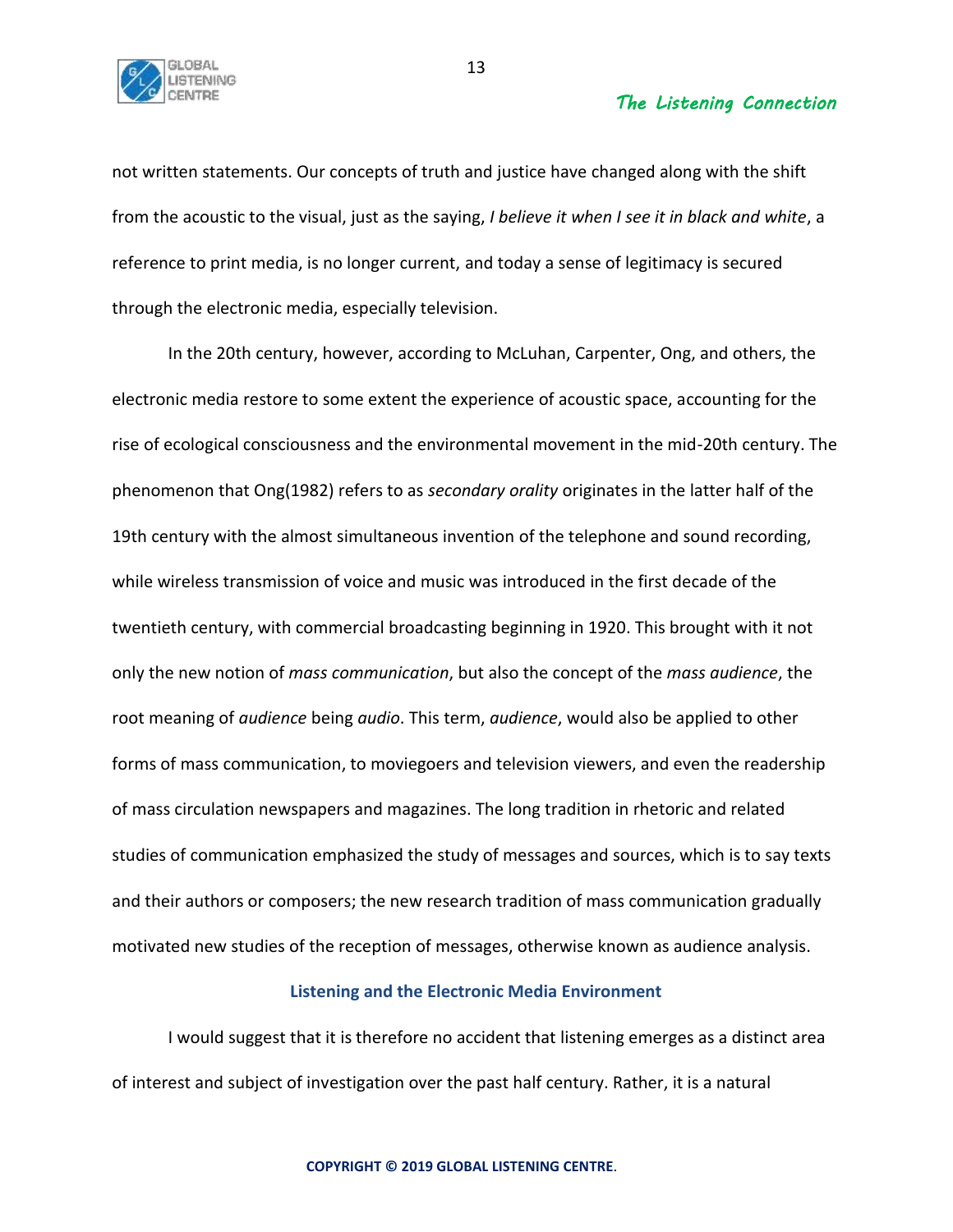

response to the secondary orality that characterizes our media environment. In an odd way, while opportunities to listen and choices as to what to listen to have increased over the past century, speech has waned in significant ways. The activity of public speaking has come to be feared more than death, interest in and respect for poetry has gone into steep decline, and the ability to engage in conversation is seen by some, notably Sherry Turkle (2011, 2015), as the equivalent of an endangered species. Listening has moved from the background to the foreground, and we do need to improve our ability to listen to the mediated voices that clamor for our attention, the journalists, opinionists, and propagandists in particular. But there is also cause for concern when it comes to our ability to listen to others in face-to-face situations, in dialogue, in group settings, in audiences at lectures and addresses. While bringing listening to the fore, secondary orality also creates unprecedented challenges to our ability to listen, as we grow habituated to the slick, edited, altered, and amplified electronic voices that lead us to expect a level of stimulation and amusement that cannot be matched in physical situations. Put another way, there is so much noise being generated that as much as we are listening, and forced to listen, it becomes increasingly more difficult to pick out what we really need to listen to, to listen in a deliberate, critical, and conscientious manner. You might say that now people are *listening without hearing*.

Recognizing the auditory nature of listening helps us to understand its significance. Consider what might be the equivalent of listening based on the visual sense. Is *watching* the same experience as *listening*? Is *observing* the same? Is *regarding*? If I say, "I *see* you," is it the same as "I *hear* you"? Or consider one of the most pervasive metaphors in the humanities,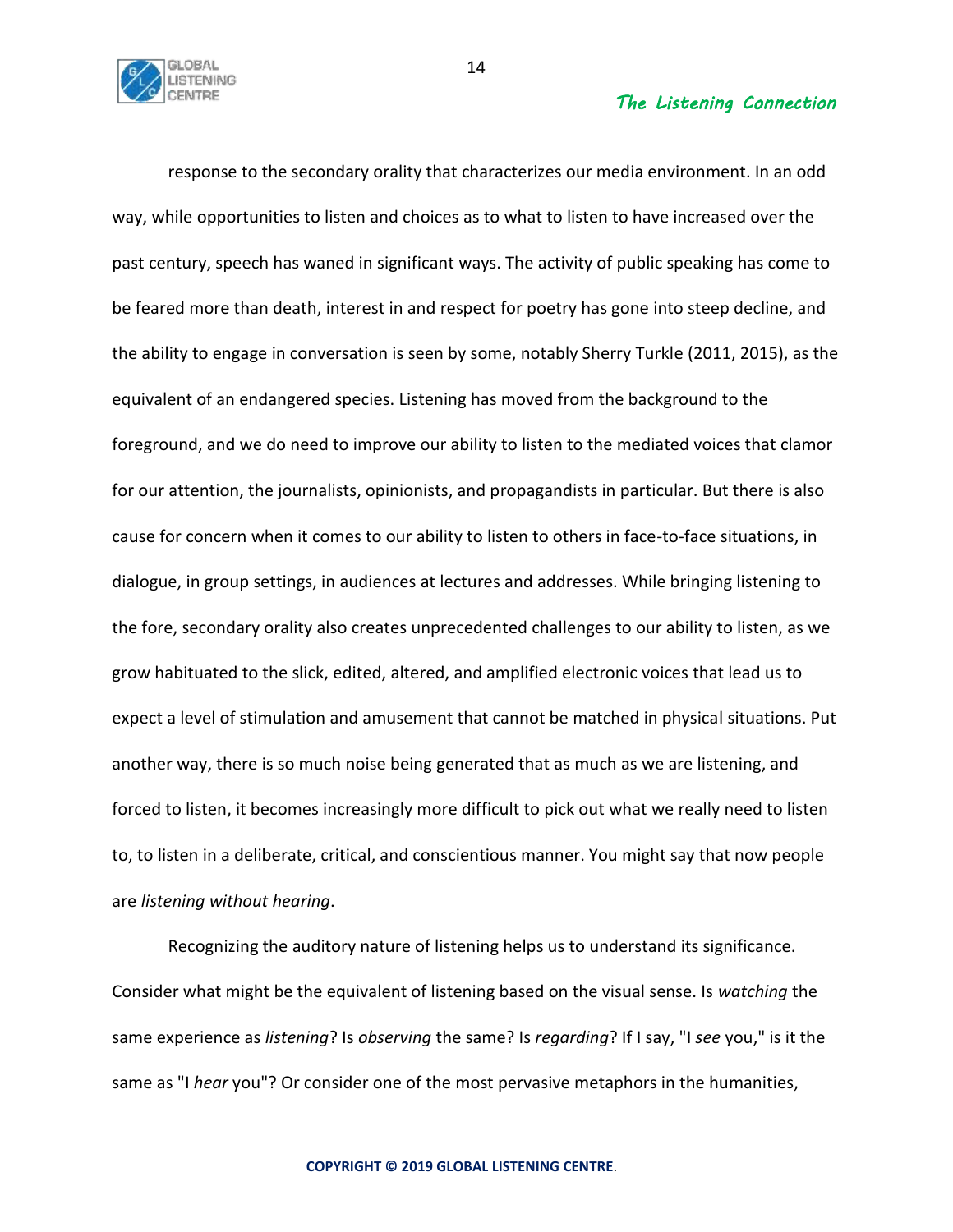

originating from modern languages and literary studies: that of *reading*. Carrying a connotation of *interpretation*, scholars produce *readings* of films, television programs, songs and musical compositions. In this usage, *reading* is applied to objects, not subjects. Reading other peoples' nonverbal communication, their so-called body language, is not listening to what they are trying to say or listening to what their mean, but rather trying to detect the unconscious signal they are giving off, signals that they themselves may not be aware of. This is what is meant by *reading someone like a book*; it is an objectifying act. Admittedly, there is another usage that comes to us from wireless voice transmission, as in, *I read you*, *I read you loud and clear*, and *I read you five by five*. This particular formulation originates as a reference to the technical quality of the transmission, the signal strength and clarity, which is measured by reading display

indicators and given a numerical score (hence *five by five*). As a metaphor, it has come to also mean, *I understand what you are saying*, sometimes also indicating agreement as well. I do think it important to note, however, that this is an electronic metaphor for a human activity, using technical terms to express a cognitive connection. Not surprising, its usage outside of technical operations is mainly found in the military, and used in reference to following orders. As Lewis Mumford (1967) explains, the idea of the machine precedes actual mechanical devices, and originates with organized human labor, including ancient military organization. To the extent that this sense of reading is related to a command and control structure, it is a limited and limiting usage, one that remains distinct from the acoustic nature of listening.

# **Conclusion**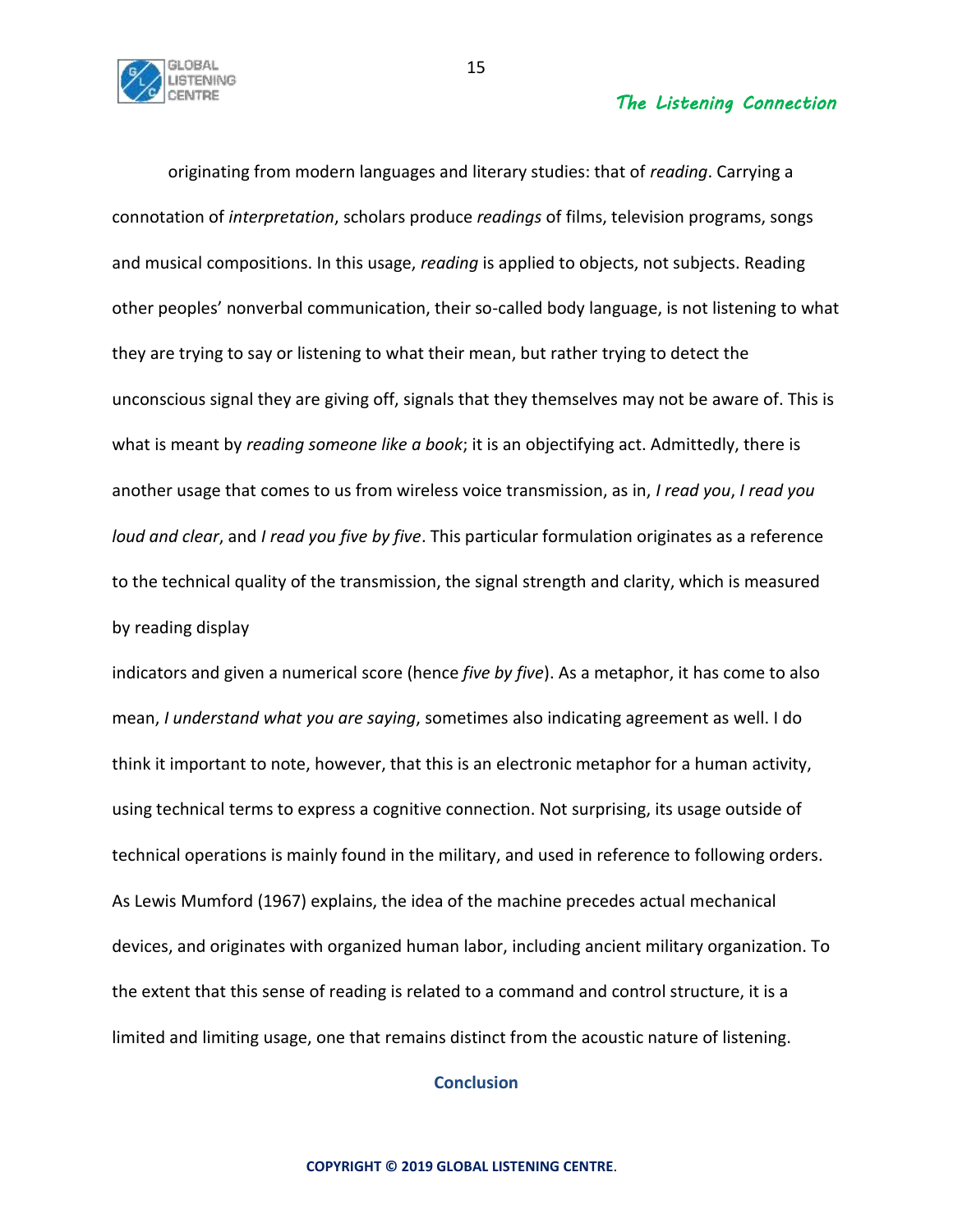

On a more personal level, an important insight was delivered by Helen Keller, when she was asked if she would rather be blind or deaf. Her response, to the surprise of many, was that she would rather be blind, because people were kinder to you that way. The sense of sight connects us to the world of objects, and we value it greatly for its utilitarian functions. But the sense of hearing connects us not only to an aspect of our surroundings, but to other people, and while there are ways to compensate, nothing quite substitutes for the intimacy of sound. Hearing is communal, bringing people together as a group. When everyone is hearing the same thing at the same time, there is a sense of unity, whereas if everyone is asked to read the exact same written work at the same time, even then we read as isolated individuals. No wonder that the word *audience* is singular, as opposed to *readers*. This communal quality also contributes to the association between sound and the sense of the sacred and the spiritual (Ong, 1967, 1977, 1982, 2002).

To summarize, the sense of hearing can be characterized as holistic, nonlinear, unbounded, ecological, harmonizing, subjective, relational, communal, and spiritual. Insofar as hearing constitutes the basis of listening, these characteristics also extend to listening, and help to clarify the significance of listening as a practice and an area of study.

#### **References**

Bateson, G. (1972). *Steps to an ecology of mind*. New York: Bantam Books. Buber, M. (1970). *I and Thou* (W. Kaufmann, Trans.). New York: Charles Scribner's Sons. Carpenter, E. (1973).*Oh, what a blow that phantom gave me!* New York: Holt, Rinehart &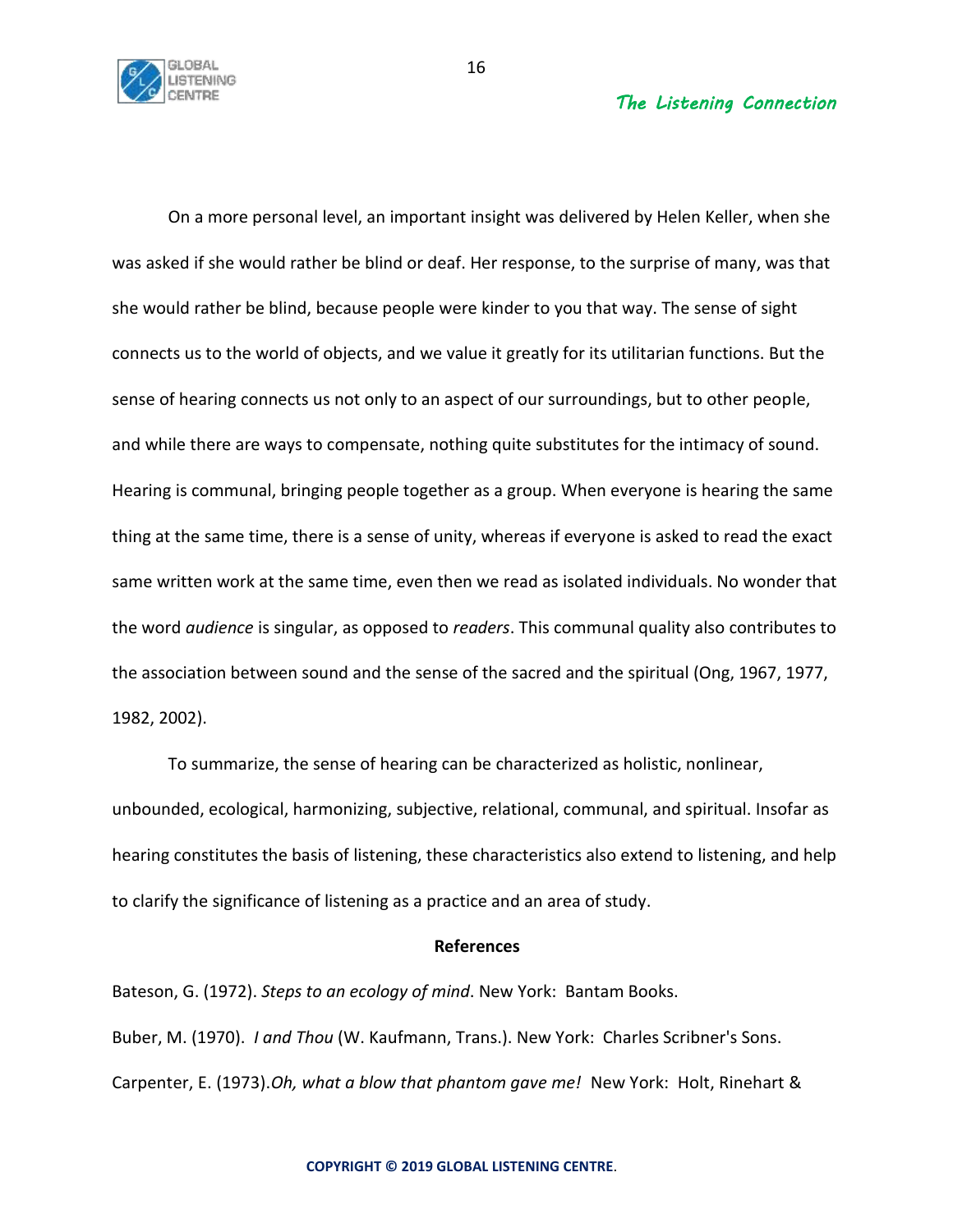

Winston. Carpenter, E. &Heyman, K. (1970). *They became what they beheld*. New York: Outerbridge and Dienstfrey.

Carpenter, E. & McLuhan, M. (1956). The new languages.*Chicago Review 10*(1), 46-52.

Carpenter, E. & McLuhan, M. (1960). *Explorations in communication*. Boston: Beacon Press.

Gozzi, R. Jr. (1999). *The power of metaphor in the age of electronic media*. Cresskill, NJ: Hampton Press.

Hall, E. T. (1966). *The hidden dimension*.Garden City: Doubleday.

Johnson, W. (1946). *People in quandaries*. New York: Harper & Row.

Lakoff, G. & Johnson, M. (1980). *Metaphors we live by*. Chicago: University of Chicago Press.

Lakoff, G. & Johnson, M. (1999). *Philosophy in the flesh: The embodied mind and its challenge to Western thought*. New York: Basic Books.

Lee, D. (1959).*Freedom and culture*. Englewood Cliffs, NJ: Prentice-Hall.

McLuhan, M. (1962). *The Gutenberg galaxy: The making of typographic man*. Toronto: University of Toronto Press.

McLuhan, M. (1964). *Understanding media: The extensions of man*. New York: McGraw Hill.

McLuhan, M. & McLuhan, E. (1988). *Laws of Media*. Toronto: University of Toronto Press.

McLuhan, M. & McLuhan, E. (2011). *Media and formal cause*. Houston: NeoPoiesis Press.

Mumford, L. (1967). *The myth of the machine: I. Technics and human development*. New York: Harcourt Brace and World.

Ong, W. J. (1967).*The presence of the word*. New Haven, CT: Yale University Press.

Ong, W. J. (1977).*Interfaces of the word*. Ithaca, NY: Cornell University Press.